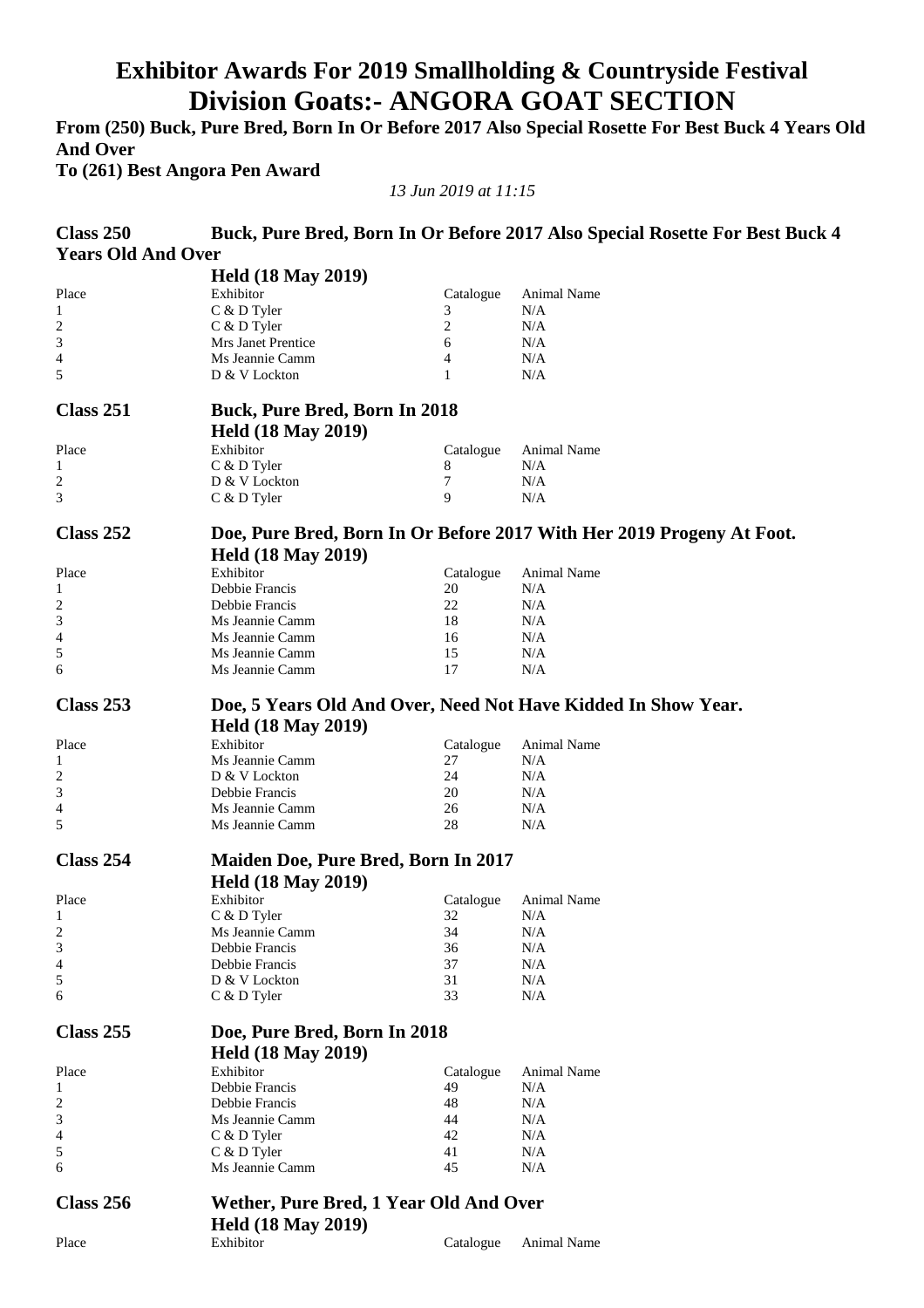| <b>Class 257</b> | <b>Entered And Shown In The Above Classes</b><br><b>Held (18 May 2019)</b> |           | Group Of Three Animals, By The Same Sire And From Different Dams, Already |
|------------------|----------------------------------------------------------------------------|-----------|---------------------------------------------------------------------------|
|                  | Exhibitor                                                                  |           | Animal Name                                                               |
| Place            |                                                                            | Catalogue |                                                                           |
| 1                | Debbie Francis                                                             | 20        | N/A                                                                       |
| 2                | D & V Lockton                                                              | 11        | N/A                                                                       |
| <b>Class 258</b> | <b>Champion Doe &amp; Reserve Champion Doe</b>                             |           |                                                                           |
|                  | <b>Held (18 May 2019)</b>                                                  |           |                                                                           |
| Place            | Exhibitor                                                                  | Catalogue | Animal Name                                                               |
| 1                | C & D Tyler                                                                | 32        | N/A                                                                       |
| 2                | Ms Jeannie Camm                                                            | 27        | N/A                                                                       |
| <b>Class 259</b> | <b>Champion Buck &amp; Reserve Champion Buck</b>                           |           |                                                                           |
|                  | <b>Held (18 May 2019)</b>                                                  |           |                                                                           |
| Place            | Exhibitor                                                                  | Catalogue | Animal Name                                                               |
| 1                | C & D Tyler                                                                | 3         | N/A                                                                       |
| 2                | $C$ & D Tyler                                                              | 2         | N/A                                                                       |
| Class 260        | <b>Supreme Champion &amp; Reserve Supreme Champion</b>                     |           |                                                                           |
|                  | <b>Held (18 May 2019)</b>                                                  |           |                                                                           |
| Place            | Exhibitor                                                                  | Catalogue | <b>Animal Name</b>                                                        |
| 1                | C & D Tyler                                                                | 3         | N/A                                                                       |
| 2                | C & D Tyler                                                                | 32        | N/A                                                                       |
| Class 261        | <b>Best Angora Pen Award</b><br><b>Held (18 May 2019)</b>                  |           |                                                                           |
| Place            | Exhibitor                                                                  | Catalogue | Animal Name                                                               |
| 1                | Debbie Francis                                                             | 20        | N/A                                                                       |
|                  |                                                                            |           |                                                                           |

1 Debbie Francis 51 N/A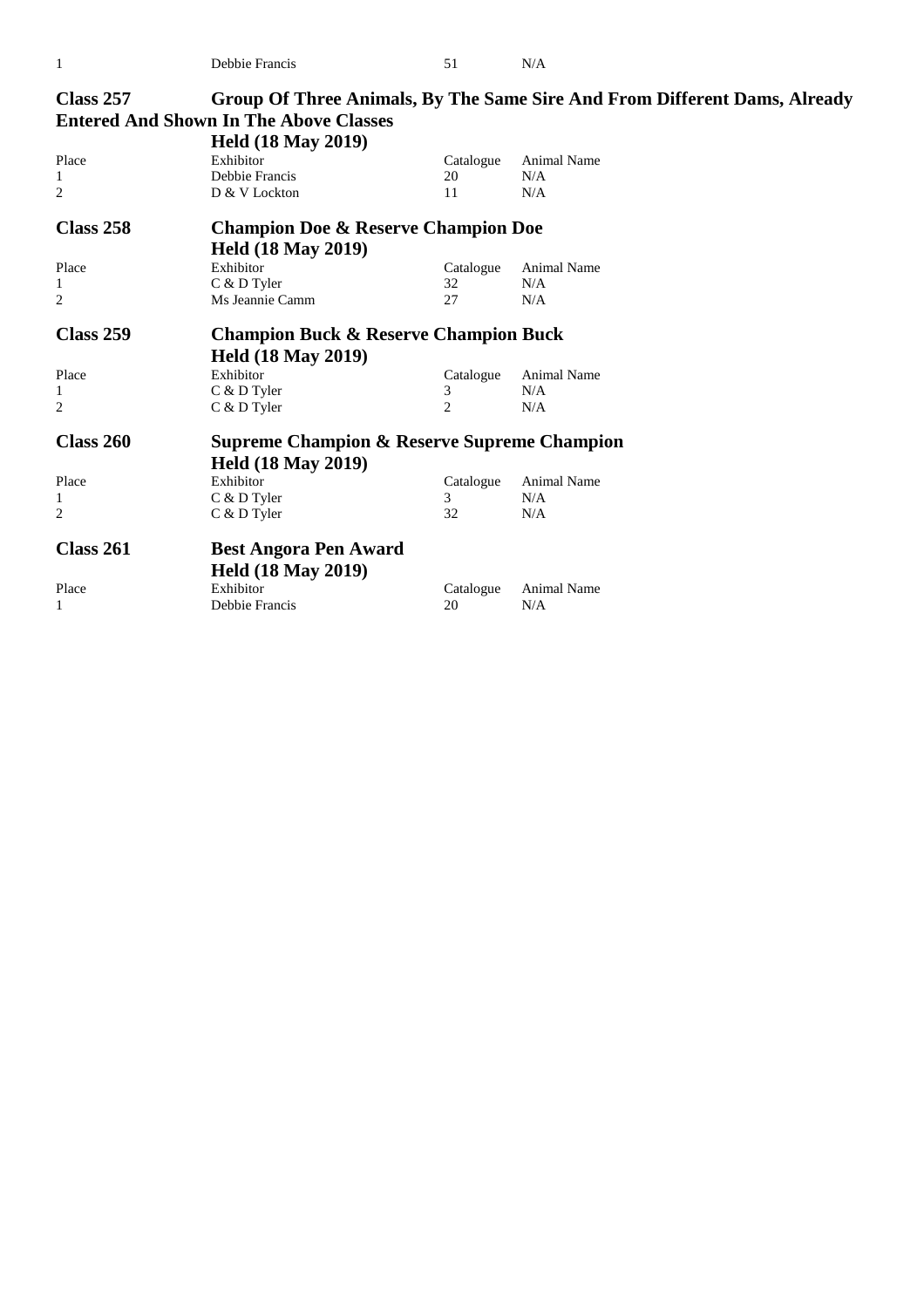# **Exhibitor Awards For 2019 Smallholding & Countryside Festival Division Goats:- PYGMY GOAT SECTION**

**From (280) Pets, 8 Weeks to One Year** 

**To (297) Best Pygmy Goat Pen Award** 

*13 Jun 2019 at 11:15* 

| Class 280           | Pets, 8 Weeks to One Year                                                       |                 |                                                                      |
|---------------------|---------------------------------------------------------------------------------|-----------------|----------------------------------------------------------------------|
|                     | <b>Held (18 May 2019)</b>                                                       |                 |                                                                      |
| Place               | Exhibitor                                                                       | Catalogue       | Animal Name                                                          |
| $\mathbf{1}$        | Mr & Mrs J & P Keates                                                           | 1               | <b>HUGO</b>                                                          |
| 2                   | Miss Natalie Salisbury                                                          | $\overline{4}$  | ALBERT                                                               |
| 3                   | Miss Natalie Salisbury                                                          | 3               | <b>BUCKLEY</b>                                                       |
| 4                   | Miss Natalie Salisbury                                                          | 2               | <b>WAFFLES</b>                                                       |
| Class 281           | Pets, Exceeding One Year but not Exceeding 3 Years<br><b>Held (18 May 2019)</b> |                 |                                                                      |
| Place<br>No Results | Exhibitor                                                                       | Catalogue       | Animal Name                                                          |
| Class 282           | Pets, 4 Years and Over                                                          |                 |                                                                      |
|                     | <b>Held (18 May 2019)</b>                                                       |                 |                                                                      |
| Place               | Exhibitor                                                                       | Catalogue       | Animal Name                                                          |
| $\mathbf{1}$        | Ms Tracey Cater                                                                 | 9               | DREAMERS ALDOUS                                                      |
| 2                   | Mr & Mrs J & P Keates                                                           | 8               | HARVEY                                                               |
| 3                   | Miss Kayley Bufton                                                              | 10              | <b>BILLY JUNIOR</b>                                                  |
| Class 283           | <b>Champion And Reserve Champion (Pet Section)</b>                              |                 |                                                                      |
|                     | <b>Held (18 May 2019)</b>                                                       |                 |                                                                      |
| Place               | Exhibitor                                                                       |                 |                                                                      |
| 1                   | Ms Tracey Cater                                                                 | Catalogue<br>9  | Animal Name<br>DREAMERS ALDOUS                                       |
| 2                   | Mr & Mrs J & P Keates                                                           | 8               | HARVEY                                                               |
|                     |                                                                                 |                 |                                                                      |
| Class 286           | <b>Held (18 May 2019)</b>                                                       |                 | Female Kid, Exceeding Eight Weeks, But Not Exceeding One Year        |
| Place               | Exhibitor                                                                       | Catalogue       | Animal Name                                                          |
| 1                   | Messrs Nigel & Tim Keen & Bee                                                   | 14              | SUNNYMOUNT NARCISSA                                                  |
| 2                   | Mrs Jill Osborne                                                                | 18              | PENRHIW EKKO                                                         |
| 3                   | Mrs Bryony Jones                                                                | 13              | <b>TILLEYGEMS GRACIE</b>                                             |
| 4                   | Mrs Jill Osborne                                                                | 17              | PENRHIW EFA                                                          |
| 5                   | Ms Tracey Cater                                                                 | 15              | <b>DREAMERS NELL</b>                                                 |
| <b>Class 287</b>    | Goatling, Exceeding One Year, But Not Exceeding Two Years.                      |                 |                                                                      |
|                     | <b>Held (18 May 2019)</b>                                                       |                 |                                                                      |
| Place<br>1          | Exhibitor<br>Messrs Nigel & Tim Keen & Bee                                      | Catalogue<br>21 | Animal Name<br>SUNNYMOUNT CALLISTA                                   |
| 2                   | Mrs Jill Osborne                                                                | 22              | PENRHIW DOLLY                                                        |
| 3                   | Ms Tracey Cater                                                                 | 25              | DREAMERS GOGO                                                        |
| 4                   | Ms Tracey Cater                                                                 | 24              | <b>ROSEBURY ALYS</b>                                                 |
| 5                   | Miss Kayley Bufton                                                              | 23              | PENRHIW DILYS (TWIGLET)                                              |
| Class 288           |                                                                                 |                 | <b>Adult Female, Exceeding Two Years But Not Exceeding Six Years</b> |
|                     | <b>Held (18 May 2019)</b>                                                       |                 |                                                                      |
| Place               | Exhibitor                                                                       | Catalogue       | Animal Name                                                          |
| 1                   | Messrs Nigel & Tim Keen & Bee                                                   | 35              | <b>FERENBERG OPAL</b>                                                |
| 2                   | Mrs Jill Osborne                                                                | 29              | PENRHIW ANASTASIA                                                    |
| 3                   | Mrs Jill Osborne                                                                | 31              | PENRHIW BREEZE                                                       |
| 4                   | Mrs Bryony Jones                                                                | 27              | TILLEYGEMS CINNAMON                                                  |
| 5                   | Mr & Mrs J & P Keates                                                           | 26              | <b>HILLTOP HAIDEE</b>                                                |
| 6                   | Ms Tracey Cater                                                                 | 28              | YVON JEAN APRILCHARM                                                 |
| <b>Class 289</b>    | <b>Veteran Female - 7 Years And Over</b>                                        |                 |                                                                      |
|                     | <b>Held (18 May 2019)</b>                                                       |                 |                                                                      |
| Place               | Exhibitor                                                                       | Catalogue       | Animal Name                                                          |
| $\mathbf{1}$        | Mrs Jill Osborne                                                                | 37              | <b>FOURLANDS FERN</b>                                                |
| 2                   | Ms Tracey Cater                                                                 | 36              | DREAMERS PRECIOUS                                                    |
| 3                   | Ms Tracey Cater                                                                 | 40              | <b>DREAMERS HEBE</b>                                                 |
| 4                   | Ms Tracey Cater                                                                 | 39              | DREAMERS HATTIE                                                      |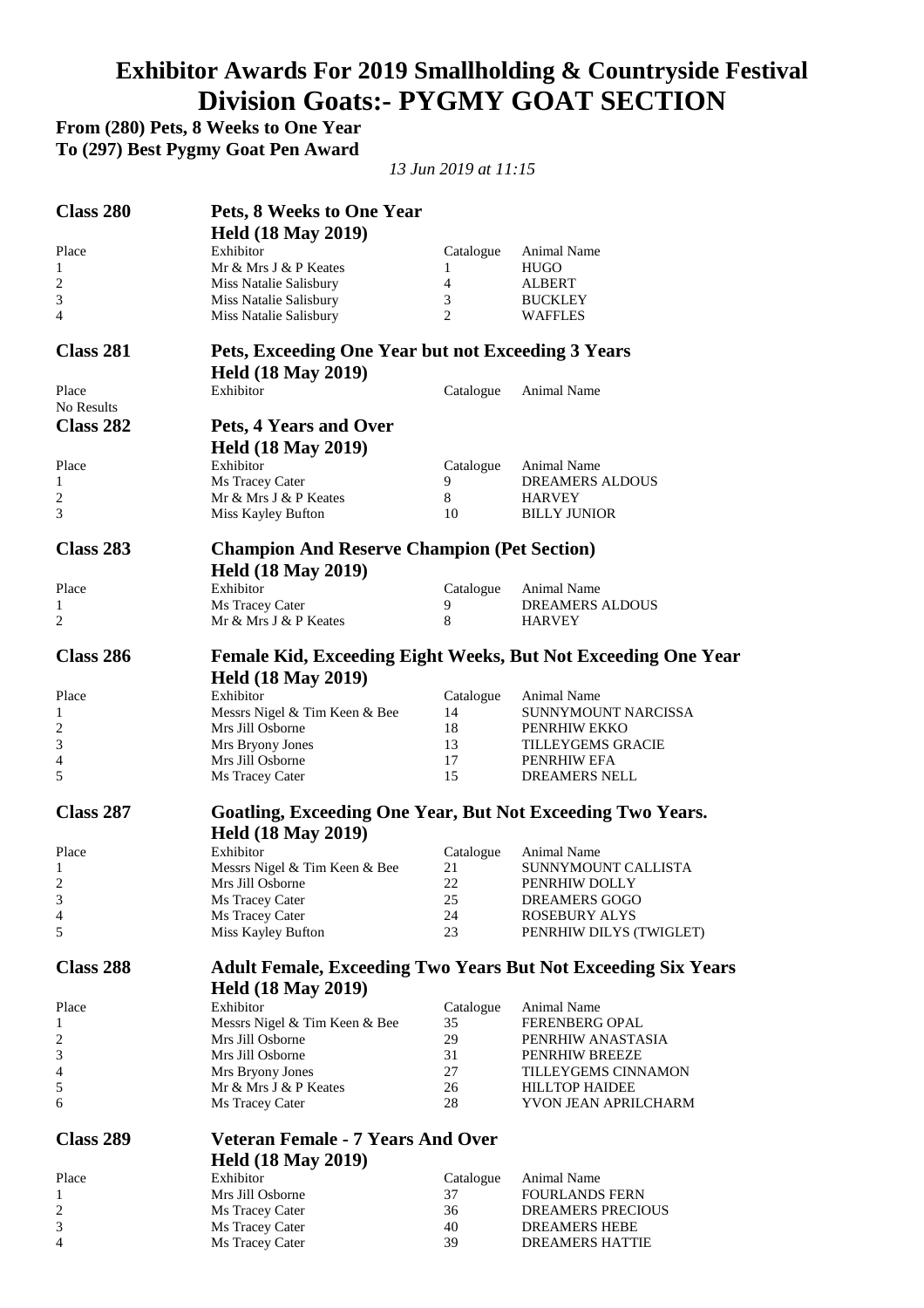| Class 290        |                                                                  |                 | Male Kid, Exceeding Eight Weeks, But Not Exceeding One Year. |
|------------------|------------------------------------------------------------------|-----------------|--------------------------------------------------------------|
|                  | <b>Held (18 May 2019)</b>                                        |                 |                                                              |
| Place            | Exhibitor                                                        | Catalogue       | Animal Name                                                  |
| 1                | Mrs Jill Osborne                                                 | 41              | PENRHIW ERIK                                                 |
| 2                | Messrs Nigel & Tim Keen & Bee                                    | 43              | SUNNYMOUNT MONTY                                             |
| 3                | Messrs Nigel & Tim Keen & Bee                                    | 42              | SUNNYMOUNT KIT                                               |
| <b>Class 291</b> | <b>Buckling, Exceeding One Year, But Not Exceeding Two Years</b> |                 |                                                              |
|                  | <b>Held (18 May 2019)</b>                                        |                 |                                                              |
| Place            | Exhibitor                                                        | Catalogue       | Animal Name                                                  |
| 1<br>2           | Messrs Nigel & Tim Keen & Bee<br>Mr & Mrs J & P Keates           | 46<br>47        | PENRHIW DONALD<br><b>SCATTER BROOKARDEN</b>                  |
| Class 292        | <b>Adult Male, Two Years Old And Over</b>                        |                 |                                                              |
|                  | <b>Held (18 May 2019)</b>                                        |                 |                                                              |
| Place            | Exhibitor                                                        | Catalogue       | Animal Name                                                  |
| 1                | Ms Tracey Cater                                                  | 50              | <b>DREAMERS PERCY</b>                                        |
| 2                | Mrs Jill Osborne                                                 | 49              | PENRHIW BEN                                                  |
| 3                | Ms Tracey Cater                                                  | 52              | <b>DREAMERS OTIS</b>                                         |
| 4                | Mrs Bryony Jones                                                 | 51              | TYN-Y-WERN YOGIBEAR                                          |
| Class 293        | <b>Veteran Male Over 7 Years</b>                                 |                 |                                                              |
|                  | <b>Held (18 May 2019)</b>                                        |                 |                                                              |
| Place            | Exhibitor                                                        | Catalogue       | Animal Name                                                  |
| 1                | Ms Tracey Cater                                                  | 54              | <b>HEATHERVIEW HERB</b>                                      |
| 2                | Mrs Jill Osborne                                                 | 53              | MOUNTCROSS HONEYSIKA                                         |
| Class 294        | Sire And Progeny, Any Age.                                       |                 |                                                              |
|                  | <b>Held (18 May 2019)</b>                                        |                 |                                                              |
|                  | Exhibitor                                                        |                 |                                                              |
| Place            |                                                                  | Catalogue<br>54 | Animal Name                                                  |
| 1<br>2           | Ms Tracey Cater<br>Mrs Jill Osborne                              | 53              | <b>HEATHERVIEW HERB</b>                                      |
|                  |                                                                  |                 | <b>MOUNTCROSS HONEYSIKA</b>                                  |
| <b>Class 295</b> | Dam And Offspring, Any Age.                                      |                 |                                                              |
|                  | <b>Held (18 May 2019)</b>                                        |                 |                                                              |
| Place            | Exhibitor                                                        | Catalogue       | Animal Name                                                  |
| 1                | Ms Tracey Cater                                                  | 39              | <b>DREAMERS HATTIE</b>                                       |
| $\overline{c}$   | Mrs Jill Osborne                                                 | 29              | PENRHIW ANASTASIA                                            |
| 3                | Mr & Mrs J & P Keates                                            | 26              | <b>HILLTOP HAIDEE</b>                                        |
| 4                | Mrs Jill Osborne                                                 | 31              | PENRHIW BREEZE                                               |
| Class 296        | <b>Champion And Reserve Champion (breed Section)</b>             |                 |                                                              |
|                  | <b>Held (18 May 2019)</b>                                        |                 |                                                              |
| Place            | Exhibitor                                                        | Catalogue       | <b>Animal Name</b>                                           |
| 1                | Messrs Nigel & Tim Keen & Bee                                    | 21              | SUNNYMOUNT CALLISTA                                          |
| 2                | Mrs Jill Osborne                                                 | 37              | <b>FOURLANDS FERN</b>                                        |
| Class 297        | <b>Best Pygmy Goat Pen Award</b>                                 |                 |                                                              |
|                  | <b>Held (18 May 2019)</b>                                        |                 |                                                              |
| Place            | Exhibitor                                                        |                 | Animal Name                                                  |
| 1                | Miss Kayley Bufton                                               | Catalogue<br>10 | <b>BILLY JUNIOR</b>                                          |
|                  |                                                                  |                 |                                                              |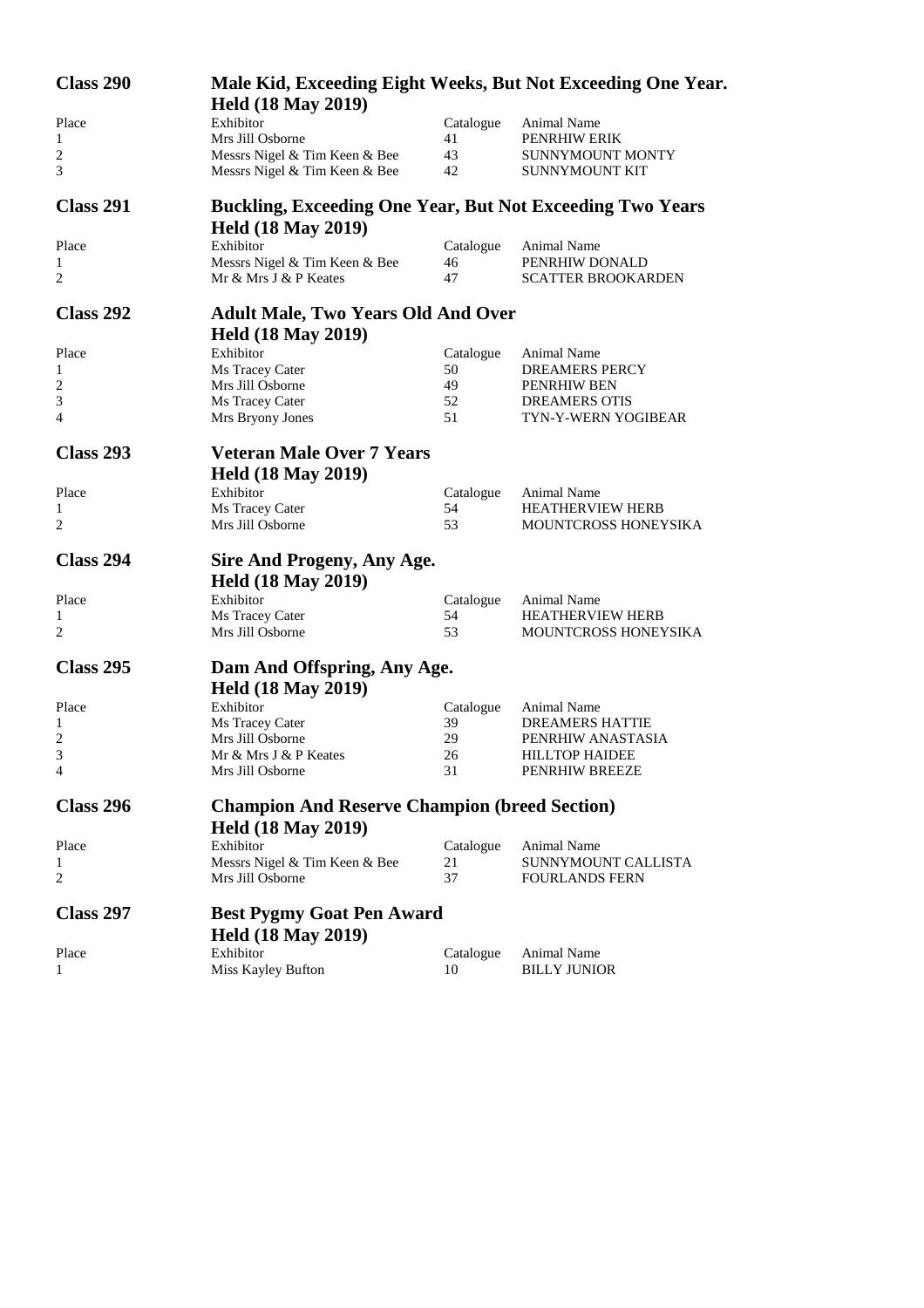### **Exhibitor Awards For 2019 Smallholding & Countryside Festival Division Goats:- DAIRY GOAT SECTION**

**From (300) Female Goat That Has Borne A Kid Any Age In Milk Entered In The SAANEN Or BRITISH SAANEN Section Of The Herd Book To (344) Best Dairy Goat Herd Promotion Competition** *13 Jun 2019 at 11:15*  **Class 300 Female Goat That Has Borne A Kid Any Age In Milk Entered In The SAANEN Or BRITISH SAANEN Section Of The Herd Book Held (18 May 2019)**  Place Exhibitor Exhibitor Catalogue Animal Name 1 Mr Nick Parr 2 ASHDENE MEADOWPIPIT 2 Mr Nick Parr 4 ASHDENE MONICA JOAN **Class 301 Female Goat That Has Borne A Kid, Any Age, In Milk Enterd In The BRITISH TOGGENBURG Section Of The Herd Book. Held (18 May 2019)**  Place Exhibitor Exhibitor Catalogue Animal Name 1 Mr & Mrs R J & J A Hicks 5 FFAWYDDEN DAENERYS 2 Mr & Mrs Adrian Bull 12 CHATTERBOX SPARROW 3 Mr Nick Parr 7 ASHDENE CONCETTA 4 Mr & Mrs R J & J A Hicks 6 FFAWYDDEN EIRA<br>5 Mr & Mrs Adrian Bull (9) CHATTERROX SKY 5 Mr & Mrs Adrian Bull 9 CHATTERBOX SKYLARK 6 Mr & Mrs R J & J A Hicks 10 FFAWYDDEN FREYA **Class 302 Female Goat That Has Kidded Once Only, Any Age, In Milk Entered in the TOGGENBURG Section of the Herd Book Held (18 May 2019)**  Place Exhibitor Exhibitor Catalogue Animal Name No Results **Class 303 Female Goat That Has Kidded More Than Once, Any Age, Entered In The TOGGENBURG Section of The Herd Book Held (18 May 2019)**  Place Exhibitor Catalogue Animal Name 1 1 Mr & Mrs Neale & Margaret Thomas 15 SEAIR HANNAH<br>2 Mr & Mrs Neale & Margaret Thomas 13 SSGUBORFAWR CARIAD 2 Mr & Mrs Neale & Margaret Thomas **Class 304 Female Goat That Has Kidded Once Only, Any Age, Entered in the BRITISH ALPINE Section of the Herd Book Held (18 May 2019)**  Place Exhibitor Exhibitor Catalogue Animal Name 1 Mrs & Miss T & M Ogborne 19 KERBORNE VIXEN<br>2 Mr & Miss S & S Whitfield & Clorley 20 EBREYWOODS DIOR 2 Mr & Miss S & S Whitfield & Clorley 3 Mr & Mrs Mark Cintas 18 EBREYWOODS DEKOTA 4 Miss Jade Beard 21 WOOLSOME STRONTIUM 5 Miss Jade Beard 17 WOOLSOME RUBIDIUM **Class 305 Female Goat That Has Kidded More Than Once, Any Age, Entered In The BRITISH ALPINE Section of The Herd Book Held (18 May 2019)**  Place Exhibitor Exhibitor Catalogue Animal Name 1 Mrs & Miss T & M Ogborne 23 KERBORNE DELLA 2 2 Mr & Mrs Mark Cintas 22 EBREYWOODS CADMIA<br>3 Mr & Mrs Mark Cintas 24 HANLIBILL LOTTIE Mr & Mrs Mark Cintas **Class 306 Female Goat That Has Kidded Once Only, Any Age, Entered in the ANGLO-NUBIAN Section Of The Herd Book. Held (18 May 2019)**  Place Exhibitor Catalogue Animal Name<br>
1 Mrs Ella Kingstone 26 JACKINDAB 1 Mrs Ella Kingstone 26 JACKINDABOX FUCHSIA 2 Miss Jessica Cutler and Mr Sam Marshall 25 MEIKLEHILL BELLA

3 Miss Bella Webb 32 RANDS PEARL

4 Miss Bella Webb 31 CAPRABELLA NEMESIS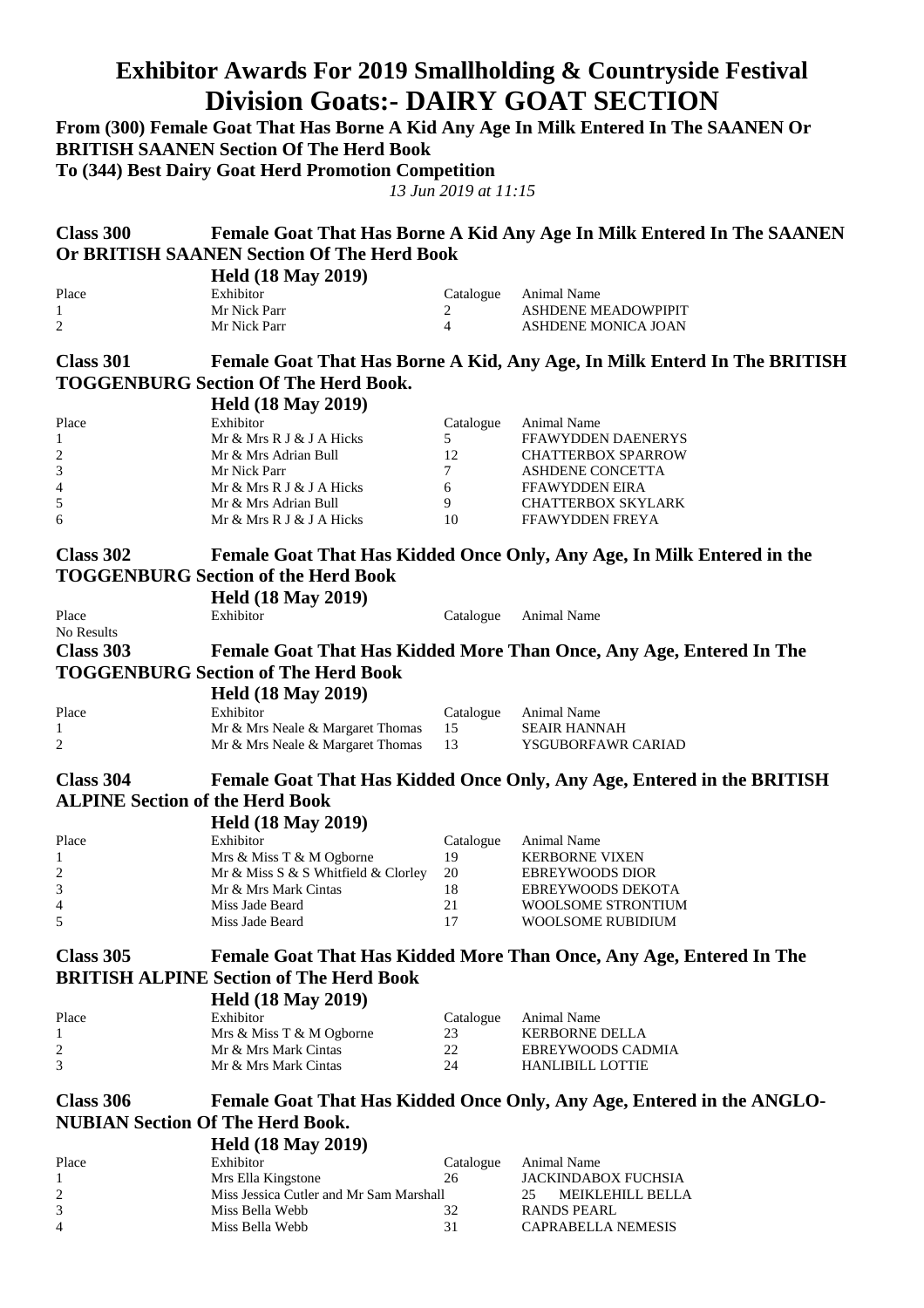| Class 307                   |                                                                               |                 | Female Goat That Has Kidded More Than Once, Any Age, Entered In The          |
|-----------------------------|-------------------------------------------------------------------------------|-----------------|------------------------------------------------------------------------------|
|                             | <b>ANGLO-NUBIAN Section of the Herd Book</b>                                  |                 |                                                                              |
|                             | <b>Held (18 May 2019)</b>                                                     |                 |                                                                              |
| Place                       | Exhibitor                                                                     | Catalogue       | Animal Name                                                                  |
| 1                           | Miss Jessica Cutler and Mr Sam Marshall                                       |                 | 34<br><b>MEIKLEHILL BUTTERCUP</b>                                            |
| 2                           | Miss Bella Webb                                                               | 35              | KLIMOVA SANNAH                                                               |
| 3                           | Miss Jade Beard                                                               | 33              | SCONCO COTTONCANDY                                                           |
|                             |                                                                               |                 |                                                                              |
| <b>Class 308</b>            |                                                                               |                 | Female Goat That Has Borne a Kid, Any Age, In Milk Entered In The GOLDEN     |
|                             | <b>GUERNSEY or BRITISH GUERNSEY Section Of The Herd Book</b>                  |                 |                                                                              |
|                             |                                                                               |                 |                                                                              |
|                             | <b>Held (18 May 2019)</b>                                                     |                 |                                                                              |
| Place                       | Exhibitor                                                                     | Catalogue       | Animal Name                                                                  |
| 1                           | Mr & Mrs R J & J A Hicks                                                      | 36              | <b>HUDDS FIFI</b>                                                            |
| <b>Class 309</b>            |                                                                               |                 |                                                                              |
|                             |                                                                               |                 | Female Goat That Has Borne A Kid, Any Age, In Milk ANY OTHER VARIETY         |
|                             | <b>Held (18 May 2019)</b>                                                     |                 |                                                                              |
| Place                       | Exhibitor                                                                     | Catalogue       | Animal Name                                                                  |
| 1                           | Mrs & Miss T & M Ogborne                                                      | 37              | R129 ALAILAH DAINTYMAID *3                                                   |
| 2                           | Mr & Mrs Edward Bull                                                          | 39              | <b>FORASMILE AERO</b>                                                        |
| $\mathfrak{Z}$              | Mr & Mrs Edward Bull                                                          | 43              | <b>FORASMILE CHEWIT</b>                                                      |
| $\overline{4}$              | Miss Melina Jones                                                             | 38              | <b>ARLLWYN BUBBLES</b>                                                       |
|                             |                                                                               |                 |                                                                              |
| <b>Class 310</b>            |                                                                               |                 | Goatling That Has Not Borne A Kid, Over One Year But Not Exceeding Two       |
|                             | <b>Years Entered In The BRITISH SAANEN Or SAANEN Section Of The Herd Book</b> |                 |                                                                              |
|                             | <b>Held (18 May 2019)</b>                                                     |                 |                                                                              |
| Place                       | Exhibitor                                                                     | Catalogue       | Animal Name                                                                  |
| 1                           | Mr Nick Parr                                                                  | 47              | <b>ASHDENE MAXINE</b>                                                        |
| $\overline{\mathbf{c}}$     | Mrs S F Jones                                                                 | 45              | SANDCROFT ROWENNA                                                            |
| 3                           | Mrs S F Jones                                                                 | 46              | SANDCROFT PANDORA                                                            |
|                             |                                                                               |                 |                                                                              |
| <b>Class 311</b>            |                                                                               |                 | Goatling That Has Not Borne A Kid, Over One Year But Not Exceeding Two       |
|                             | <b>Years Entered In the BRITISH TOGGENBURG Section Of The Herd Book</b>       |                 |                                                                              |
|                             | <b>Held (18 May 2019)</b>                                                     |                 |                                                                              |
| Place                       | Exhibitor                                                                     | Catalogue       | Animal Name                                                                  |
| 1                           | Mr Nick Parr                                                                  | 52              | <b>ASHDENE CALYPSO</b>                                                       |
| $\overline{\mathbf{c}}$     | Mr & Mrs Adrian Bull                                                          | 51              | <b>CHATTERBOX QUINCE</b>                                                     |
| $\ensuremath{\mathfrak{Z}}$ | Mr & Mrs Adrian Bull                                                          | 49              | <b>CHATTERBOX MEDLER</b>                                                     |
| $\overline{4}$              | Mr & Mrs Adrian Bull                                                          | 50              | <b>CHATTERBOX ROWEN</b>                                                      |
| 5                           | Mr & Mrs R J & J A Hicks                                                      | 53              | FFAWYDDEB GEMIMA                                                             |
| 6                           | Mrs Helen Alderson                                                            | 48              | <b>STRAWBARN HEBE</b>                                                        |
|                             |                                                                               |                 |                                                                              |
| Class 312                   |                                                                               |                 | <b>Goatling That Has Not Borne A Kid Over One Year But Not Exceeding Two</b> |
|                             | <b>Years Entered In The TOGGENBURG Section of the Herd Book</b>               |                 |                                                                              |
|                             | <b>Held (18 May 2019)</b>                                                     |                 |                                                                              |
|                             |                                                                               |                 |                                                                              |
| Place<br>1                  | Exhibitor<br>Mr & Mrs Neale & Margaret Thomas                                 | Catalogue<br>56 | Animal Name<br>YSGUBORFAWR MEFUS                                             |
| 2                           | Mrs & Miss T & M Ogborne                                                      | 54              | <b>GORSEFIELD CYLVESTRA</b>                                                  |
| 3                           | Mr & Mrs Neale & Margaret Thomas                                              | 57              | YSGUBORFAWR BLODYN                                                           |
|                             |                                                                               |                 |                                                                              |
| <b>Class 313</b>            |                                                                               |                 | Goatling That Has Not Borne A Kid, Over One Year But Not Exceeding Two       |
|                             | <b>Years Entered In The BRITISH ALPINE Section Of The Herd Book</b>           |                 |                                                                              |
|                             |                                                                               |                 |                                                                              |
|                             | <b>Held (18 May 2019)</b>                                                     |                 |                                                                              |
| Place                       | Exhibitor                                                                     | Catalogue       | Animal Name                                                                  |
| 1                           | Mr & Mrs Mark Cintas                                                          | 58              | EBREYWOODS ELECTRA                                                           |
| 2                           | Miss Jade Beard                                                               | 61              | <b>JADEANDNATS DIADEMA</b>                                                   |
| 3<br>$\overline{4}$         | Miss Jade Beard<br>Mr & Mrs Mark Cintas                                       | 60<br>59        | <b>JADEANDNATS DEMELZA</b><br><b>EBREYWOODS EVITA</b>                        |
|                             |                                                                               |                 |                                                                              |
| Class 314                   |                                                                               |                 |                                                                              |
|                             |                                                                               |                 | <b>Goatling That Has Not Borne A Kid Over One Year But Not Exceeding Two</b> |
|                             | <b>Years Entered In The ANGLO-NUBIAN Section Of The Herd Book</b>             |                 |                                                                              |
|                             | <b>Held (18 May 2019)</b>                                                     |                 |                                                                              |
| Place                       | Exhibitor                                                                     | Catalogue       | Animal Name                                                                  |
| 1                           | Miss Jessica Cutler and Mr Sam Marshall                                       |                 | <b>MARSHVALLEY AURORA</b><br>67                                              |
| $\overline{\mathbf{c}}$     | Mr Aeron Edwards                                                              | 71              | <b>MILLOS BELLA</b>                                                          |
| 3                           | Mr Aeron Edwards                                                              | 73              | <b>KLIMOVA MUSA</b>                                                          |
| $\overline{4}$              | Mr Aeron Edwards                                                              | 72              | KLIMOVA MANUSHI                                                              |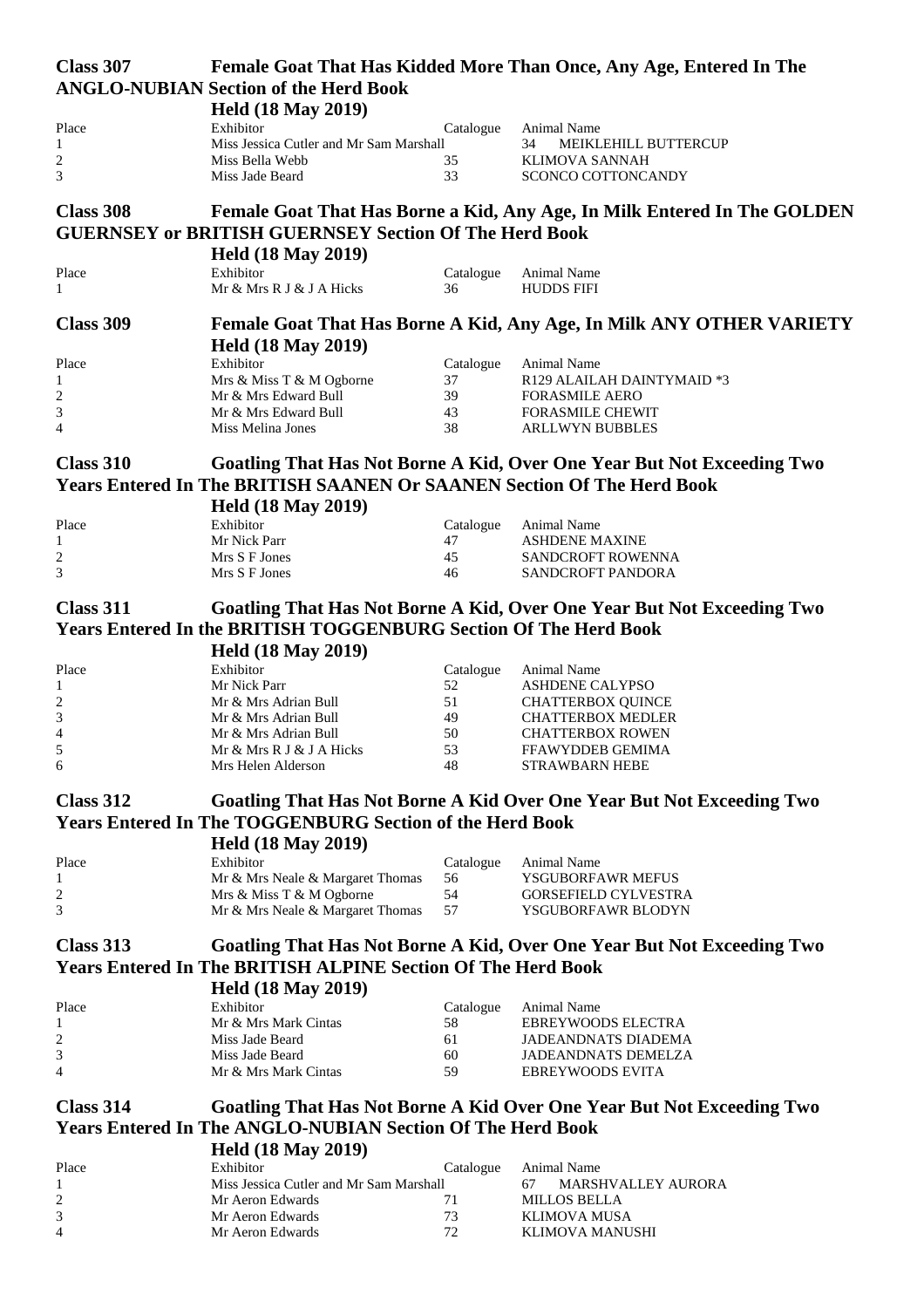| 5<br>6                          | Miss Jessica Cutler and Mr Sam Marshall<br>Miss Bella Webb                | 76        | 68<br><b>MARSHVALLEY AURELIA</b><br><b>RANDS RUBY</b>                                                                                                             |
|---------------------------------|---------------------------------------------------------------------------|-----------|-------------------------------------------------------------------------------------------------------------------------------------------------------------------|
| Class 315                       |                                                                           |           | Goatling That Has Not Borne A Kid Over One Year But Not Exceeding Two<br><b>Years Entered In The GOLDEN GUERNSEY Or BRITISH GUERNSEY Section of the Herd Book</b> |
|                                 | <b>Held (18 May 2019)</b>                                                 |           |                                                                                                                                                                   |
| Place<br>No Results             | Exhibitor                                                                 | Catalogue | Animal Name                                                                                                                                                       |
| <b>Class 316</b>                |                                                                           |           | <b>Goatling That Has Not Borne A Kid Over One Year But Not Exceeding Two</b>                                                                                      |
|                                 |                                                                           |           |                                                                                                                                                                   |
| <b>Years ANY OTHER VARIETY</b>  |                                                                           |           |                                                                                                                                                                   |
|                                 | <b>Held (18 May 2019)</b>                                                 |           |                                                                                                                                                                   |
| Place                           | Exhibitor                                                                 | Catalogue | Animal Name                                                                                                                                                       |
| 1                               | Mr Nick Parr                                                              | 82        | <b>ASHDENE MEADOWMAID</b>                                                                                                                                         |
| $\overline{2}$                  | Mrs Helen Alderson                                                        | 81        | STRAWBARN ARIANNE                                                                                                                                                 |
|                                 |                                                                           |           |                                                                                                                                                                   |
| Class 317                       |                                                                           |           | Female Kid, Over One Month, But Not Exceeding One Year Entered In The                                                                                             |
|                                 |                                                                           |           |                                                                                                                                                                   |
|                                 | <b>SAANEN or BRITISH SAANEN Section Of The Herd Book. (Unrecognised).</b> |           |                                                                                                                                                                   |
|                                 | <b>Held (18 May 2019)</b>                                                 |           |                                                                                                                                                                   |
| Place                           | Exhibitor                                                                 | Catalogue | Animal Name                                                                                                                                                       |
| No Results                      |                                                                           |           |                                                                                                                                                                   |
| <b>Class 318</b>                |                                                                           |           |                                                                                                                                                                   |
|                                 |                                                                           |           | Female Kid, Over One Month, But Not Exceeding One Year Entered In The                                                                                             |
|                                 | <b>BRITISH TOGGENBURG Section Of The Herd Book. (Unrecognised)</b>        |           |                                                                                                                                                                   |
|                                 | <b>Held (18 May 2019)</b>                                                 |           |                                                                                                                                                                   |
| Place                           | Exhibitor                                                                 | Catalogue | Animal Name                                                                                                                                                       |
| 1                               | Mr & Mrs R J & J A Hicks                                                  | 88        | FFAWYDDEN HARRIET                                                                                                                                                 |
| $\overline{c}$                  | Miss Melina Jones                                                         | 86        | <b>ARLLWYN FANCY</b>                                                                                                                                              |
| 3                               | Mrs Helen Alderson                                                        | 87        | STRAWBARN STARBURST                                                                                                                                               |
|                                 |                                                                           |           |                                                                                                                                                                   |
|                                 |                                                                           |           |                                                                                                                                                                   |
| <b>Class 319</b>                |                                                                           |           | Female Kid, Over One Month, But Not Exceeding One Year Entered In The                                                                                             |
|                                 | <b>TOGGENBURG Section of the Herd Book. (Unrecognised).</b>               |           |                                                                                                                                                                   |
|                                 | <b>Held (18 May 2019)</b>                                                 |           |                                                                                                                                                                   |
|                                 |                                                                           |           |                                                                                                                                                                   |
| Place                           | Exhibitor                                                                 | Catalogue | Animal Name                                                                                                                                                       |
| No Results                      |                                                                           |           |                                                                                                                                                                   |
| Class 320                       |                                                                           |           | Female Kid, Over One Month, But Not Exceeding One Year Entered In The                                                                                             |
|                                 | <b>BRITISH ALPINE Section Of The Herd Book. (Unrecognised).</b>           |           |                                                                                                                                                                   |
|                                 | <b>Held (18 May 2019)</b>                                                 |           |                                                                                                                                                                   |
|                                 |                                                                           |           |                                                                                                                                                                   |
| Place                           | Exhibitor                                                                 | Catalogue | Animal Name                                                                                                                                                       |
| 1                               | Mr & Mrs Mark Cintas                                                      | 89        | <b>EBREYWOODS FERMIUM</b>                                                                                                                                         |
| $\sqrt{2}$                      | Miss Melina Jones                                                         | 110       | <b>ARLLWYN FIZZ</b>                                                                                                                                               |
| 3                               | Mrs & Miss T & M Ogborne                                                  | 101       | <b>KERBORNE DIXIE</b>                                                                                                                                             |
| 4                               | Mrs & Miss T & M Ogborne                                                  | 100       | <b>KERBORNE</b>                                                                                                                                                   |
| 5                               | Mr & Miss S & S Whitfield & Clorley                                       | 97        | EBREYWOODS FERMIUM                                                                                                                                                |
| 6                               | Mr & Mrs Mark Cintas                                                      | 92        | <b>EBREYWOODS FLORENCE</b>                                                                                                                                        |
|                                 |                                                                           |           |                                                                                                                                                                   |
| <b>Class 321</b>                |                                                                           |           | Female Kid, Over One Month, But Not Exceeding One Year Entered In The                                                                                             |
|                                 | <b>ANGLO-NUBIAN Section of The Herd Book. (Unrecognised).</b>             |           |                                                                                                                                                                   |
|                                 |                                                                           |           |                                                                                                                                                                   |
|                                 | <b>Held (18 May 2019)</b>                                                 |           |                                                                                                                                                                   |
| Place                           | Exhibitor                                                                 | Catalogue | Animal Name                                                                                                                                                       |
| 1                               | Miss Jessica Cutler and Mr Sam Marshall                                   |           | 102 MARSHVALLEY BAMBINO                                                                                                                                           |
| $\overline{\mathbf{c}}$         | Miss Bella Webb                                                           | 107       | CAPRABELLA TOTALLYRAD                                                                                                                                             |
| 3                               | Miss Bella Webb                                                           | 104       | CAPRABELLA ELEVEN                                                                                                                                                 |
| 4                               | Miss Bella Webb                                                           | 106       | CAPRABELLA POLLYWOG                                                                                                                                               |
| 5                               | Miss Bella Webb                                                           | 105       | CAPRABELLA UPSIDEDOWN                                                                                                                                             |
| 6                               | Miss Jessica Cutler and Mr Sam Marshall                                   |           | MARSHVALLEY BINKY<br>103                                                                                                                                          |
|                                 |                                                                           |           |                                                                                                                                                                   |
| Class 322                       |                                                                           |           | Female Kid, Over One Month, But Not Exceeding One Year Entered In The                                                                                             |
|                                 |                                                                           |           |                                                                                                                                                                   |
|                                 |                                                                           |           | <b>GOLDEN GUERNSEY Or BRITISH GUERNSEY Section Of The Herd Book (Unrecognised).</b>                                                                               |
|                                 | <b>Held (18 May 2019)</b>                                                 |           |                                                                                                                                                                   |
| Place                           | Exhibitor                                                                 | Catalogue | Animal Name                                                                                                                                                       |
| 1                               | Mr & Mrs R J & J A Hicks                                                  | 109       | FFAWYDDEN HONEY                                                                                                                                                   |
| $\overline{2}$                  | Mr & Mrs R J & J A Hicks                                                  | 108       | FFAWYDDEN HEIDI                                                                                                                                                   |
|                                 |                                                                           |           |                                                                                                                                                                   |
| Class 323                       |                                                                           |           |                                                                                                                                                                   |
|                                 |                                                                           |           | <b>Female Kid, Over One Month, But Not Exceeding One Year ANY OTHER</b>                                                                                           |
| <b>VARIETY.</b> (Unrecognised). |                                                                           |           |                                                                                                                                                                   |
|                                 | <b>Held (18 May 2019)</b>                                                 |           |                                                                                                                                                                   |
|                                 |                                                                           |           |                                                                                                                                                                   |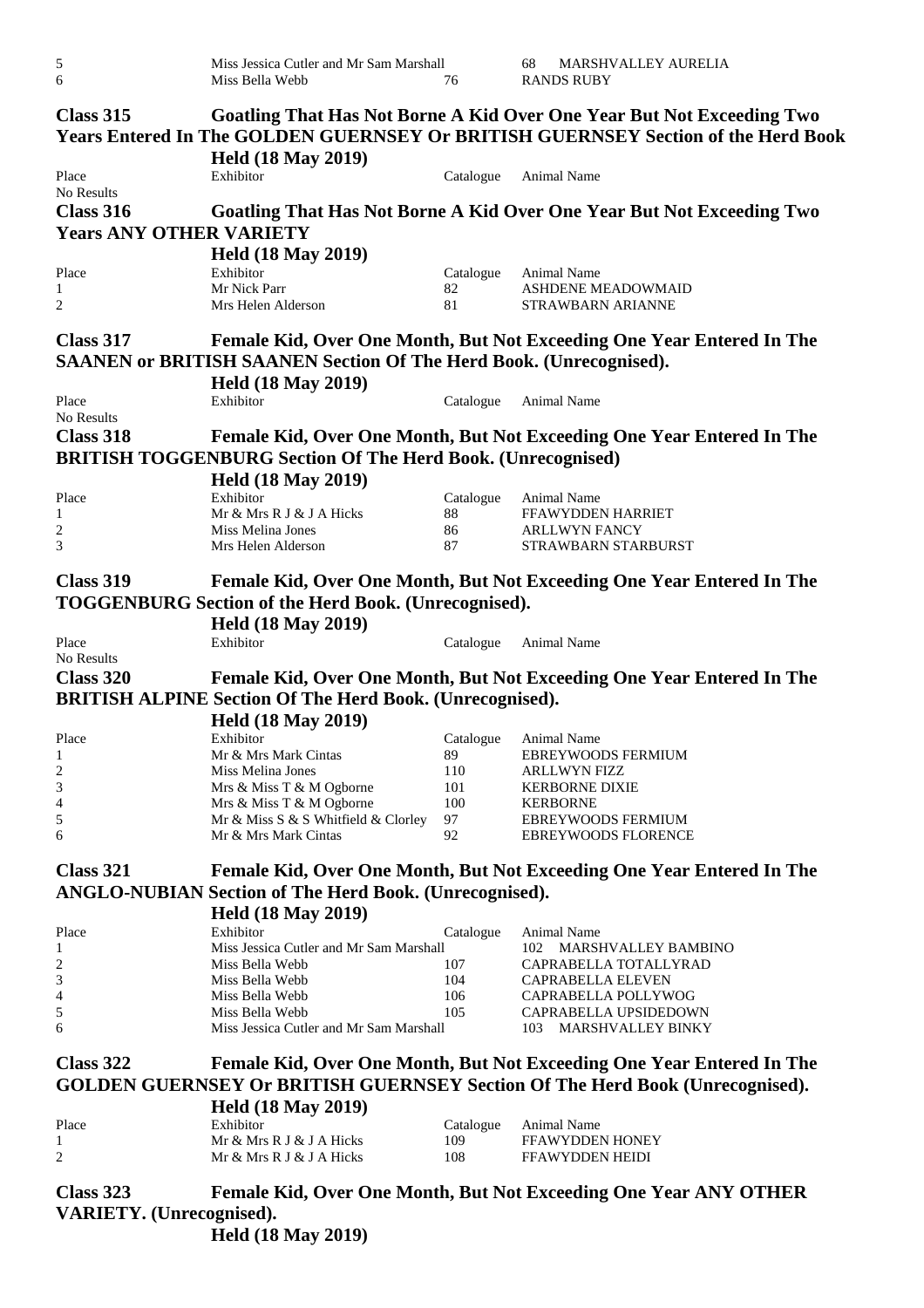| Place | Exhibitor                |     | Catalogue Animal Name    |
|-------|--------------------------|-----|--------------------------|
|       | Mrs & Miss T & M Ogborne | 114 | <b>KERBORNE DAISYMAY</b> |

| Class 324<br>Day Of Show. (Unrecognised). |                                                      |           | Any Variery Male Kid Over One Month But Not Exceeding One Year On The     |
|-------------------------------------------|------------------------------------------------------|-----------|---------------------------------------------------------------------------|
|                                           | <b>Held (18 May 2019)</b>                            |           |                                                                           |
| Place                                     | Exhibitor                                            | Catalogue | Animal Name                                                               |
| 1                                         | Mr & Mrs Mark Cintas                                 | 117       | <b>EBREYWOODS FONZEE</b>                                                  |
| $\overline{c}$                            | Miss Jessica Cutler and Mr Sam Marshall              |           | 115 MARSHVALLEY BALTHASAR                                                 |
| Class 325<br><b>Of Show</b>               |                                                      |           | Any Variety Buckling Over One Year But Not Exceeding Two Years On The Day |
|                                           | <b>Held (18 May 2019)</b>                            |           |                                                                           |
| Place                                     | Exhibitor                                            | Catalogue | Animal Name                                                               |
| 1                                         | Miss Jessica Cutler and Mr Sam Marshall              |           | 119 MARSHVALLEY APOLLO                                                    |
| $\overline{c}$                            | Mr & Mrs Adrian Bull                                 | 120       | <b>APHRODITE SPECTRE</b>                                                  |
| Class 326                                 |                                                      |           | Male Goat Over One Year Of Age Entered In The SAANEN Or BRITISH           |
| <b>SAANEN Section Of The Herd Book</b>    |                                                      |           |                                                                           |
|                                           | <b>Held (18 May 2019)</b>                            |           |                                                                           |
| Place                                     | Exhibitor                                            | Catalogue | Animal Name                                                               |
| 1                                         | Mrs S F Jones                                        | 122       | SANDCROFT MINREGENT                                                       |
| 2                                         | Miss Melina Jones                                    | 123       | <b>MICHSICA PABLO</b>                                                     |
| Class 327                                 |                                                      |           | Male Goat Over One Year Of Age Entered In The BRITISH TOGGENBURG          |
| <b>Section Of The Herd Book.</b>          |                                                      |           |                                                                           |
|                                           | <b>Held (18 May 2019)</b>                            |           |                                                                           |
| Place                                     | Exhibitor                                            | Catalogue | <b>Animal Name</b>                                                        |
| 1                                         | Mr & Mrs Adrian Bull                                 | 120       | <b>APHRODITE SPECTRE</b>                                                  |
| $\overline{2}$                            | Mr & Mrs Adrian Bull                                 | 125       | <b>ASHDENE COMET</b>                                                      |
| Class 328                                 |                                                      |           | Male Goat Over One Year Of Age Entered In The TOGGENBURG Section of the   |
| Herd Book.                                |                                                      |           |                                                                           |
|                                           | <b>Held (18 May 2019)</b>                            |           |                                                                           |
| Place                                     | Exhibitor                                            | Catalogue | Animal Name                                                               |
| $\mathbf{1}$                              | Mr & Mrs Neale & Margaret Thomas                     | 126       | <b>KERBORNE CHASE</b>                                                     |
| $\overline{2}$                            | Mrs Helen Alderson                                   | 127       | DRUMTURK CYLFFIN                                                          |
| <b>Class 329</b>                          |                                                      |           | Male Goat Over One Year Of Age Entered In The BRITISH ALPINE Section Of   |
| <b>The Herd Book</b>                      |                                                      |           |                                                                           |
|                                           | <b>Held (18 May 2019)</b>                            |           |                                                                           |
| Place                                     | Exhibitor                                            | Catalogue | Animal Name                                                               |
| 1                                         | Mr & Mrs Edward Bull                                 | 129       | \$171/124+ NORBARTON ROSARIO                                              |
|                                           |                                                      |           |                                                                           |
| Class 330                                 |                                                      |           | Male Goat Over One Year Of Age Entered In The ANGLO-NUBIAN Section Of     |
| <b>The Herd Book</b>                      |                                                      |           |                                                                           |
|                                           | <b>Held (18 May 2019)</b>                            |           |                                                                           |
| Place<br>1                                | Exhibitor<br>Miss Jessica Cutler and Mr Sam Marshall | Catalogue | Animal Name<br>119 MARSHVALLEY APOLLO                                     |
|                                           |                                                      |           |                                                                           |
| Class 331                                 |                                                      |           | Male Goat Over One Year Of Age Entered In The GOLDEN GUERNSEY Or          |
|                                           | <b>BRITISH GUERNSEY Section Of The Herd Book</b>     |           |                                                                           |
|                                           | <b>Held (18 May 2019)</b>                            |           |                                                                           |
| Place                                     | Exhibitor                                            | Catalogue | Animal Name                                                               |
| 1                                         | Mrs S F Jones                                        | 131       | <b>SANDCROFT TRAVIS</b>                                                   |
| Class 332                                 | Male Goat Over One Year Of Age ANY OTHER VARIETY     |           |                                                                           |
|                                           | <b>Held (18 May 2019)</b>                            |           |                                                                           |
| Place                                     | Exhibitor                                            | Catalogue | Animal Name                                                               |
| No Results                                |                                                      |           |                                                                           |
| Class 333                                 |                                                      |           | Milking Competition For Goats Entered In The SANNEN Or BRITISH SANNEN     |
| <b>Section Of The Herd Book</b>           |                                                      |           |                                                                           |
|                                           | <b>Held (18 May 2019)</b>                            |           |                                                                           |
| Place                                     | Exhibitor                                            | Catalogue | Animal Name                                                               |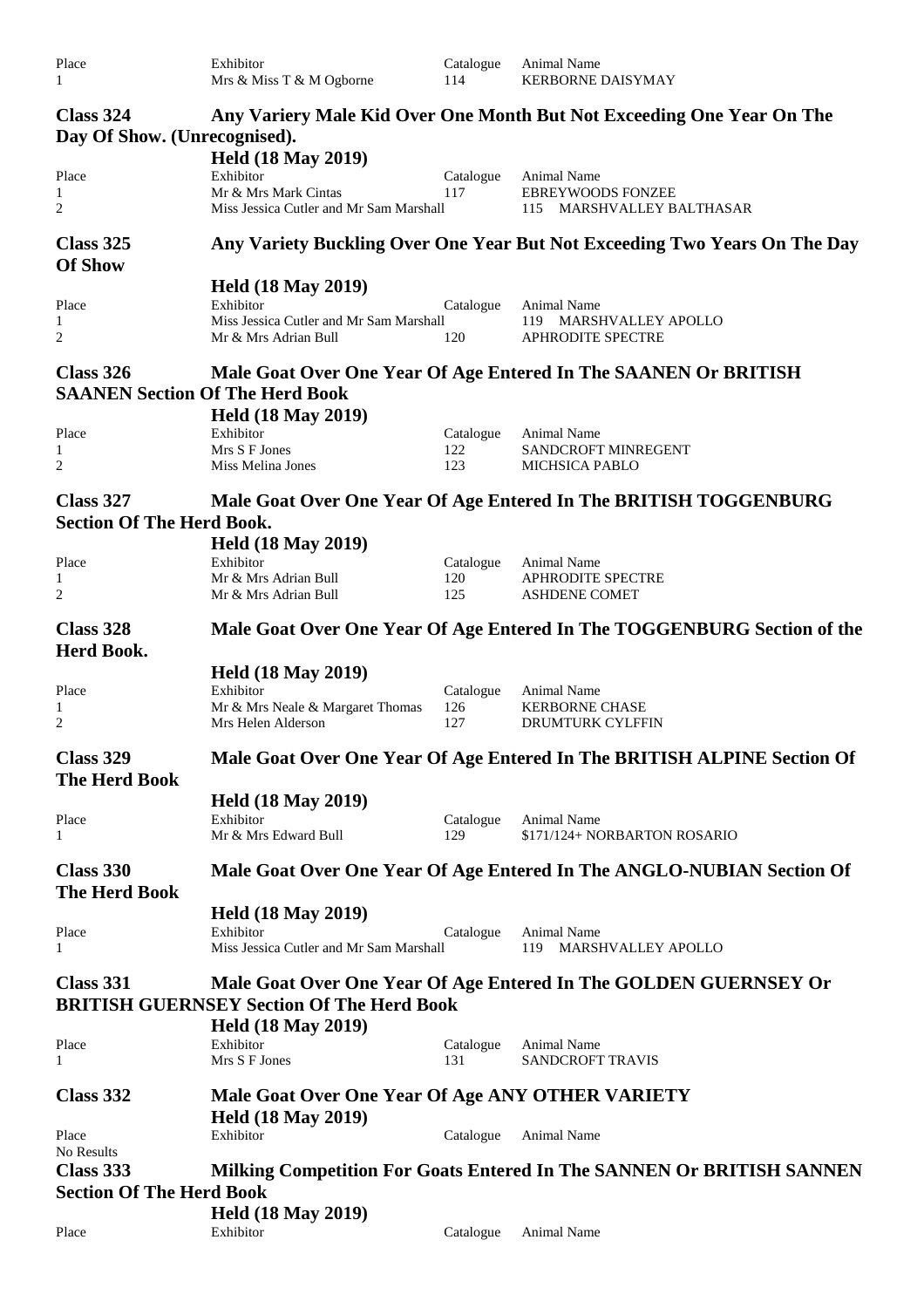| Mr Nick Parr       |     | ASHDENE MEADOWPIPIT |
|--------------------|-----|---------------------|
| Mr Nick Parr       |     | ASHDENE MONICA JOAN |
| Mrs Helen Alderson | 132 | SANDFORD MOONMIST   |

#### **Class 334 Milking Competition For Goats Entered In The BRITISH TOGGENBURG Section Of The Herd Book**

| beenon of the hera boom     | <b>Held (18 May 2019)</b>                              |           |                                                                          |
|-----------------------------|--------------------------------------------------------|-----------|--------------------------------------------------------------------------|
| Place                       | Exhibitor                                              | Catalogue | Animal Name                                                              |
| 1                           | Mr & Mrs R J & J A Hicks                               | 5         | FFAWYDDEN DAENERYS                                                       |
| $\overline{\mathbf{c}}$     | Mr Nick Parr                                           | 7         | ASHDENE CONCETTA                                                         |
| 3                           | Mr & Mrs R J & J A Hicks                               | 133       | FFAWYDDEN CLEMENTINE                                                     |
| 4                           | Mr & Mrs Adrian Bull                                   | 9         | <b>CHATTERBOX SKYLARK</b>                                                |
| $\mathfrak s$               | Mr & Mrs R J & J A Hicks                               | 10        | FFAWYDDEN FREYA                                                          |
| 6                           | Mr & Mrs Adrian Bull                                   | 134       | <b>CHATTERBOX STARSTRUCK</b>                                             |
|                             |                                                        |           |                                                                          |
| Class 335                   |                                                        |           | Milking Competition For Goats Entered In The TOGGENBURG Section Of The   |
| <b>Herd Book</b>            |                                                        |           |                                                                          |
|                             | <b>Held (18 May 2019)</b>                              |           |                                                                          |
| Place                       | Exhibitor                                              | Catalogue | Animal Name                                                              |
| 1                           | Mr & Mrs Neale & Margaret Thomas                       | 15        | <b>SEAIR HANNAH</b>                                                      |
| $\overline{\mathbf{c}}$     | Mr & Mrs Neale & Margaret Thomas                       | 13        | YSGUBORFAWR CARIAD                                                       |
| Class 336                   |                                                        |           | Milking Competition For Goats Entered In The BRITISH ALPINE Section Of   |
| <b>The Herd Book</b>        |                                                        |           |                                                                          |
|                             |                                                        |           |                                                                          |
|                             | <b>Held (18 May 2019)</b>                              |           |                                                                          |
| Place                       | Exhibitor                                              | Catalogue | Animal Name                                                              |
| 1                           | Mrs & Miss T & M Ogborne                               | 23        | <b>KERBORNE DELLA</b>                                                    |
| $\overline{\mathbf{c}}$     | Mr & Miss S & S Whitfield & Clorley                    | 20        | <b>EBREYWOODS DIOR</b>                                                   |
| 3                           | Mrs & Miss T & M Ogborne                               | 19        | <b>KERBORNE VIXEN</b>                                                    |
| 4                           | Mr & Mrs Mark Cintas                                   | 18        | EBREYWOODS DEKOTA                                                        |
| $\mathfrak s$               | Miss Jade Beard                                        | 21        | <b>WOOLSOME STRONTIUM</b>                                                |
| 6                           | Mr & Mrs Mark Cintas                                   | 22        | EBREYWOODS CADMIA                                                        |
| Class 337                   |                                                        |           | Milking Competition For Goats Entered In The ANGLO-NUBIAN Section Of The |
| <b>Herd Book</b>            |                                                        |           |                                                                          |
|                             |                                                        |           |                                                                          |
|                             | <b>Held (18 May 2019)</b>                              |           |                                                                          |
| Place                       | Exhibitor                                              | Catalogue | Animal Name                                                              |
| 1                           | Miss Jessica Cutler and Mr Sam Marshall                |           | 34<br>MEIKLEHILL BUTTERCUP                                               |
| $\overline{\mathbf{c}}$     | Miss Bella Webb                                        | 137       | KLIMOVA TEARDROP                                                         |
| $\ensuremath{\mathfrak{Z}}$ | Mrs Ella Kingstone                                     | 26        | JACKINDABOX FUCHSIA                                                      |
| $\overline{\mathcal{L}}$    | Miss Bella Webb                                        | 32        | <b>RANDS PEARL</b>                                                       |
| 5                           | Miss Bella Webb                                        | 138       | <b>KLIMOVA SATELLITE</b>                                                 |
| 6                           | Miss Bella Webb                                        | 35        | KLIMOVA SANNAH                                                           |
|                             |                                                        |           |                                                                          |
| Class 338                   |                                                        |           | <b>Milking Competition For Goats Entered In The GOLDEN GUERNSEY Or</b>   |
|                             | <b>BRITISH GUERNSEY Section Of The Herd Book</b>       |           |                                                                          |
|                             | <b>Held (18 May 2019)</b>                              |           |                                                                          |
| Place                       | Exhibitor                                              | Catalogue | Animal Name                                                              |
| 1                           | Mr & Mrs R J & J A Hicks                               | 36        | <b>HUDDS FIFI</b>                                                        |
|                             |                                                        |           |                                                                          |
| <b>Class 339</b>            | <b>Milking Competition For Goats ANY OTHER VARIETY</b> |           |                                                                          |
|                             | <b>Held (18 May 2019)</b>                              |           |                                                                          |
| Place                       | Exhibitor                                              | Catalogue | Animal Name                                                              |
| 1                           | Mr & Mrs Edward Bull                                   | 39        | <b>FORASMILE AERO</b>                                                    |
| 2                           |                                                        | 37        | R129 ALAILAH DAINTYMAID *3                                               |
| 3                           | Mrs & Miss T & M Ogborne<br>Mr & Mrs Edward Bull       | 43        | <b>FORASMILE CHEWIT</b>                                                  |
| 4                           | Miss Melina Jones                                      | 38        | <b>ARLLWYN BUBBLES</b>                                                   |
|                             |                                                        |           |                                                                          |
| Class 340                   | <b>Champion &amp; Reserve Champion (day One)</b>       |           |                                                                          |
|                             | <b>Held (18 May 2019)</b>                              |           |                                                                          |
|                             |                                                        |           |                                                                          |
| Place                       | Exhibitor                                              | Catalogue | Animal Name                                                              |
| 1                           | Mr Nick Parr                                           | 2         | <b>ASHDENE MEADOWPIPIT</b>                                               |
| 2                           | Mr & Mrs R J & J A Hicks                               | 5         | <b>FFAWYDDEN DAENERYS</b>                                                |
| <b>Class 340.01</b>         | <b>Champion Male (day One)</b>                         |           |                                                                          |
|                             |                                                        |           |                                                                          |
|                             | <b>Held (18 May 2019)</b>                              |           |                                                                          |
| Place                       | Exhibitor                                              | Catalogue | Animal Name                                                              |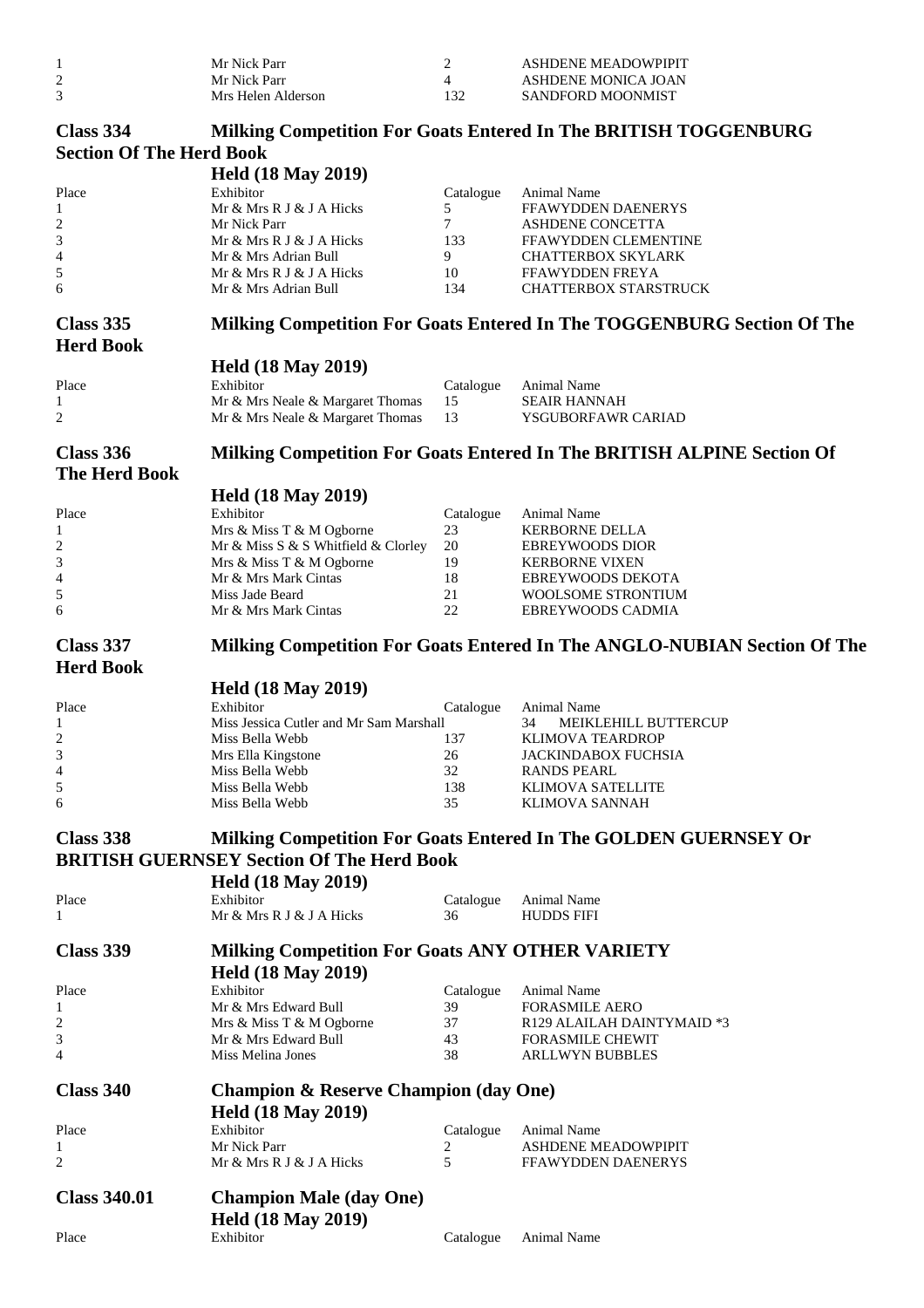| 1                | Mr & Mrs Edward Bull                              | 129            | \$171/124+ NORBARTON ROSARIO |  |
|------------------|---------------------------------------------------|----------------|------------------------------|--|
| <b>Class 341</b> | <b>Champion And Reserve Champion (day Two)</b>    |                |                              |  |
|                  | <b>Held (18 May 2019)</b>                         |                |                              |  |
| Place            | Exhibitor                                         | Catalogue      | <b>Animal Name</b>           |  |
| 1                | Mr & Mrs R J & J A Hicks                          | 5              | <b>FFAWYDDEN DAENERYS</b>    |  |
| $\overline{c}$   | Mr Nick Parr                                      | $\mathfrak{D}$ | <b>ASHDENE MEADOWPIPIT</b>   |  |
| Class 342        | <b>Highest Combined Yield (over the two days)</b> |                |                              |  |
|                  | <b>Held (18 May 2019)</b>                         |                |                              |  |
| Place            | Exhibitor                                         | Catalogue      | Animal Name                  |  |
| 1                | Mr & Mrs R J & J A Hicks                          | 5              | <b>FFAWYDDEN DAENERYS</b>    |  |
| <b>Class 343</b> | <b>Sire And Progeny Group</b>                     |                |                              |  |
|                  | <b>Held (18 May 2019)</b>                         |                |                              |  |
| Place            | Exhibitor                                         | Catalogue      | <b>Animal Name</b>           |  |
| 1                | Mr & Mrs Adrian Bull                              | 125            | <b>ASHDENE COMET</b>         |  |
| Class 344        | <b>Best Dairy Goat Herd Promotion Competition</b> |                |                              |  |
|                  | <b>Held (18 May 2019)</b>                         |                |                              |  |
| Place            | Exhibitor                                         | Catalogue      | <b>Animal Name</b>           |  |
| 1                | Miss Jade Beard                                   | 17             | WOOLSOME RUBIDIUM            |  |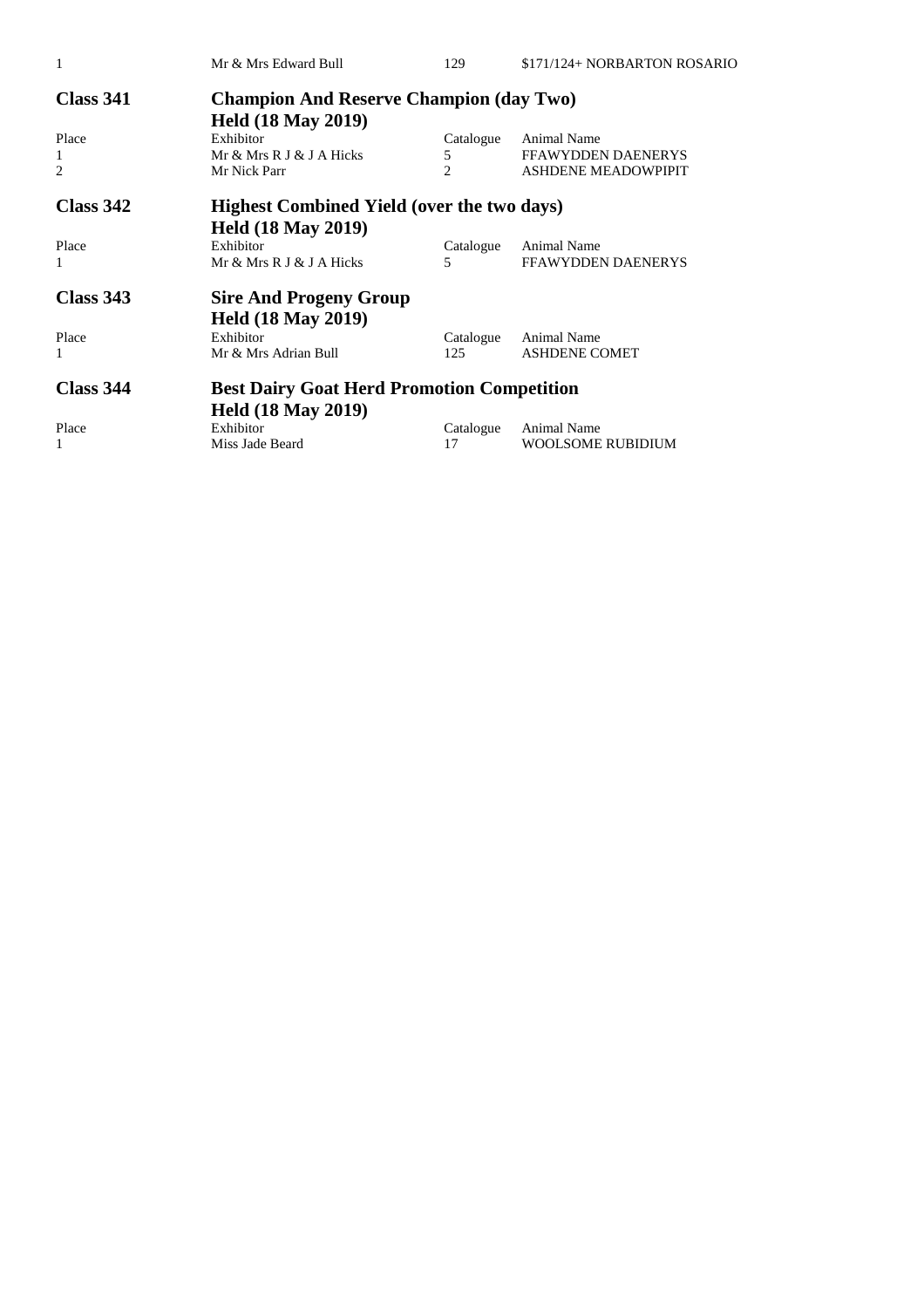# **Exhibitor Awards For 2019 Smallholding & Countryside Festival Division Goats:- BOER GOAT SECTION**

**From (350) BUCK, Pure Bred, Over 2 Years On Day Of Show To (371) Best Boer Goat Pen Award** 

*13 Jun 2019 at 11:15* 

| Class 350                               | <b>BUCK, Pure Bred, Over 2 Years On Day Of Show</b>         |                 |                                                                           |  |
|-----------------------------------------|-------------------------------------------------------------|-----------------|---------------------------------------------------------------------------|--|
|                                         | <b>Held (18 May 2019)</b>                                   |                 |                                                                           |  |
| Place<br>No Results                     | Exhibitor                                                   | Catalogue       | Animal Name                                                               |  |
| Class 351                               |                                                             |                 | BUCKLING, Pure Bred, Over 1 Year, But Less Than 2 Years On Day Of Show    |  |
|                                         |                                                             |                 |                                                                           |  |
|                                         | <b>Held (18 May 2019)</b>                                   |                 |                                                                           |  |
| Place                                   | Exhibitor<br>Mr Ian Johnson                                 | Catalogue<br>4  | Animal Name<br>DALBURY EDAN                                               |  |
| 1<br>2                                  | Mr Jan - Ernst Montagne                                     | 6               | <b>MORLEY EDWIN</b>                                                       |  |
| 3                                       | Mr Jan - Ernst Montagne                                     | 5               | <b>MORLEY ELTON</b>                                                       |  |
| 4                                       | Mrs Jo Jenkins                                              | $\overline{c}$  | HORNETS RED FARLEY                                                        |  |
| 5                                       | Mr Liam Price                                               | 3               | PARRIDALE CLAUDE                                                          |  |
| 6                                       | Sarah & Mark Brocklebank                                    | 8               | <b>SIFELLY CLOUD</b>                                                      |  |
| Class 352                               | <b>BUCK KID, Pure Bred, Under 1 Year Old On Day Of Show</b> |                 |                                                                           |  |
|                                         | <b>Held (18 May 2019)</b>                                   |                 |                                                                           |  |
| Place                                   | Exhibitor                                                   | Catalogue       | Animal Name                                                               |  |
| 1                                       | Mr Ian Johnson                                              | 20              | <b>DALBURY FANE</b>                                                       |  |
| $\overline{c}$                          | Mr Phillip Knapp                                            | 15              | <b>KNAPP JACKSON</b>                                                      |  |
| 3                                       | Mrs Jo Jenkins                                              | 17              | HORNETS GARNER                                                            |  |
| 4                                       | Mrs Jo Jenkins                                              | 16              | <b>HORNETS GIDEON</b>                                                     |  |
| 5                                       | Mrs Laura Richards                                          | 25              | <b>BRAD</b>                                                               |  |
| 6                                       | Mrs Laura Richards                                          | 23              | <b>BRUNO</b>                                                              |  |
| Class 353                               | <b>RED Boer BUCK or BUCK KID Of Any Age</b>                 |                 |                                                                           |  |
|                                         | <b>Held (18 May 2019)</b>                                   |                 |                                                                           |  |
| Place                                   | Exhibitor                                                   | Catalogue       | Animal Name                                                               |  |
| 1                                       | Mrs Jo Jenkins                                              | 2               | HORNETS RED FARLEY                                                        |  |
| Class 354                               |                                                             |                 | DOE, Pure Bred, Grade 0 & Grade 1, Over 2 Years On Day Of Show; With Or   |  |
| <b>Without Her 2019 Progeny At Foot</b> |                                                             |                 |                                                                           |  |
|                                         | <b>Held (18 May 2019)</b>                                   |                 |                                                                           |  |
|                                         |                                                             |                 |                                                                           |  |
| Place<br>1                              | Exhibitor<br>Mr Ian Johnson                                 | Catalogue<br>30 | Animal Name<br><b>DALBURY BASILE</b>                                      |  |
| $\overline{c}$                          | Mr Ian Johnson                                              | 33              | DAVEL-UK CARA                                                             |  |
| 3                                       | Mr Ian Johnson                                              | 29              | DALBURY BARBI                                                             |  |
| 4                                       | Mr Liam Price                                               | 32              | <b>BEAUFORT DORIS</b>                                                     |  |
| 5                                       | Mr Jan - Ernst Montagne                                     | 34              | <b>MORLEY ICE MAIDEN</b>                                                  |  |
| 6                                       | Mr Jan - Ernst Montagne                                     | 35              | <b>MORLEY SANDY</b>                                                       |  |
| Class 355                               |                                                             |                 | DOELING, Pure Bred, Grade 0 & Grade 1, Over 1 Year, But Less Than 2 Years |  |
| <b>On Day Of Show</b>                   |                                                             |                 |                                                                           |  |
|                                         | <b>Held (18 May 2019)</b>                                   |                 |                                                                           |  |
| Place                                   | Exhibitor                                                   | Catalogue       | Animal Name                                                               |  |
| 1                                       | Mr Ian Johnson                                              | 48              | DALBURY ELBA                                                              |  |
| 2                                       | Mr Ian Johnson                                              | 46              | DALBURY ELLA                                                              |  |
| 3                                       | Mrs Jo Jenkins                                              | 43              | HORNETS FEDERICA                                                          |  |
| 4                                       | Mr Ian Johnson                                              | 49              | <b>DALBURY EUROPE</b>                                                     |  |
| 5                                       | Mr Ian Johnson                                              | 47              | <b>DALBURY EMILIA</b>                                                     |  |
| 6                                       | Mr Jan - Ernst Montagne                                     | 52              | <b>MORLEY ESME</b>                                                        |  |
| Class 356                               |                                                             |                 | DOE KID, Pure Bred, Grade 0 & Grade 1, Under 1 Year Old On Day Of Show    |  |
|                                         | <b>Held (18 May 2019)</b>                                   |                 |                                                                           |  |
| Place                                   | Exhibitor                                                   | Catalogue       | Animal Name                                                               |  |
| 1                                       | Mr Phillip Knapp                                            | 66              | <b>KNAPP JADE</b>                                                         |  |
| 2                                       | Mr Ian Johnson                                              | 62              | <b>DALBURY FADDEY</b>                                                     |  |
| 3                                       | Mrs Jo Jenkins                                              | 65              | <b>HORNETS GARBO</b>                                                      |  |
| 4                                       | Mrs Jo Jenkins                                              | 59              | HORNETS GALA                                                              |  |
| 5                                       | Mrs Jo Jenkins                                              | 60              | HORNETS GARLAND                                                           |  |
| 6                                       | Mrs Jo Jenkins                                              | 64              | HORNETS GENAVIEVE                                                         |  |